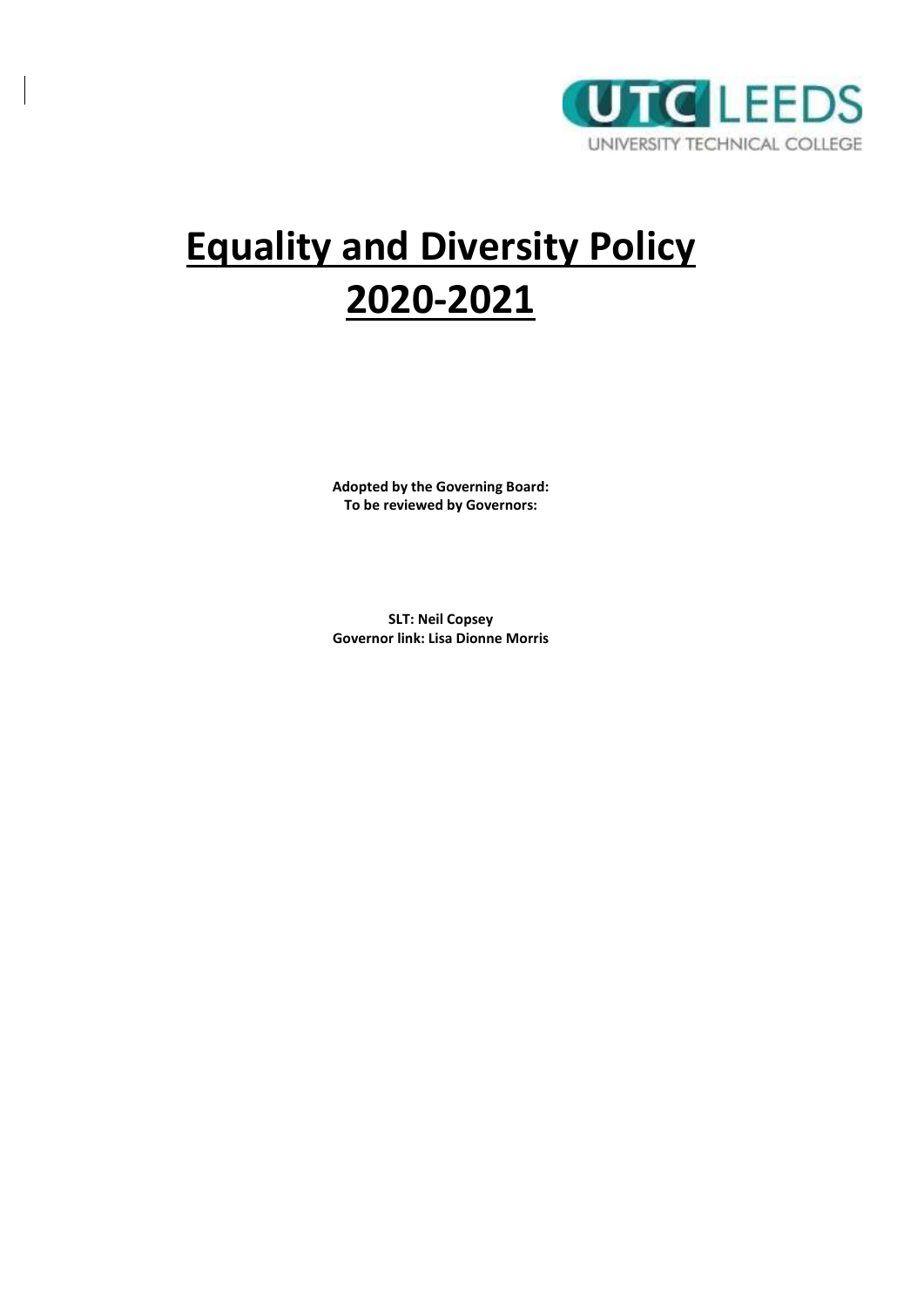## **Contents**

- **1. Definition**
- **2. Introduction**
- **3. Application of the Policy**
- **4. Implementation**
- **5. Roles and Responsibilities**
- **6. Review**
- **7. Complaints**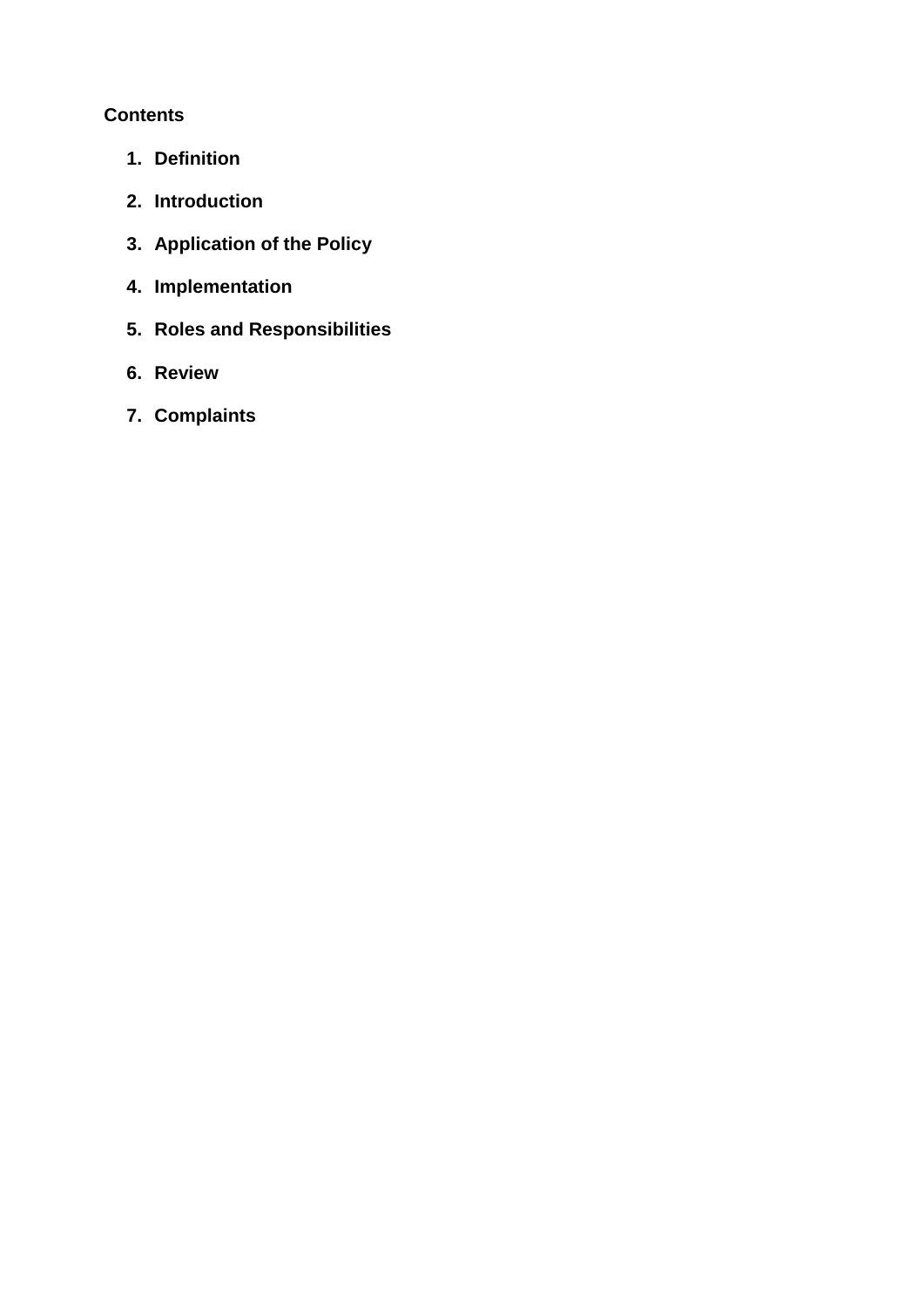## **Definition:**

UTC Leeds has adopted the Equalities Review 2007 definition of an equal society which strengthens our approach to equality and diversity. The definition is:

**'An equal society protects and promotes equal, real freedom and substantive opportunity to live in the ways people value and would choose, so that everyone can flourish. An equal society recognises different people's different needs, situations and goals and removes the barriers that limit what people can do and can be'**

This Policy covers the provisions of the Equality Act which became law in October 2010. As an employer, our obligations remain largely the same. The Act harmonises and replaces previous legislation (such as the Race Relations Act 1976 and the Disability Discrimination Act 1995) and ensures consistency to make the workplace a fair environment and to comply with the law.

UTC Leeds has completed an Equality Impact Assessment in relation to this Policy.

#### **Introduction**

UTC Leeds is committed to providing an environment free from discrimination, bullying, harassment and victimisation where all members of its community are treated with respect and dignity. UTC Leeds aims to create a culture of diversity within its community, providing a dynamic working and learning environment, where all members are valued for their contribution.

Our aim is to ensure that these commitments, reinforced by our values, are embedded in our day to day working practices with UTC Leeds community.

UTC Leeds is committed to proving equality of opportunity for all irrespective of:

- Age
- Disability
- Race
- Religion or belief
- Sex
- Marriage and civil partnership
- Gender reassignment
- Pregnancy and maternity
- Sexual orientation.

Under the Equality Act, no one protected characteristic as listed above has a higher priority than any other.

Discrimination claims can be made on the grounds of:

1. a single protected characteristic - for example, because an employee is female

2. a number of single, but unrelated, characteristics – for example because an employee is female and also because she is of a particular age (in these situations, each characteristic would be considered separately).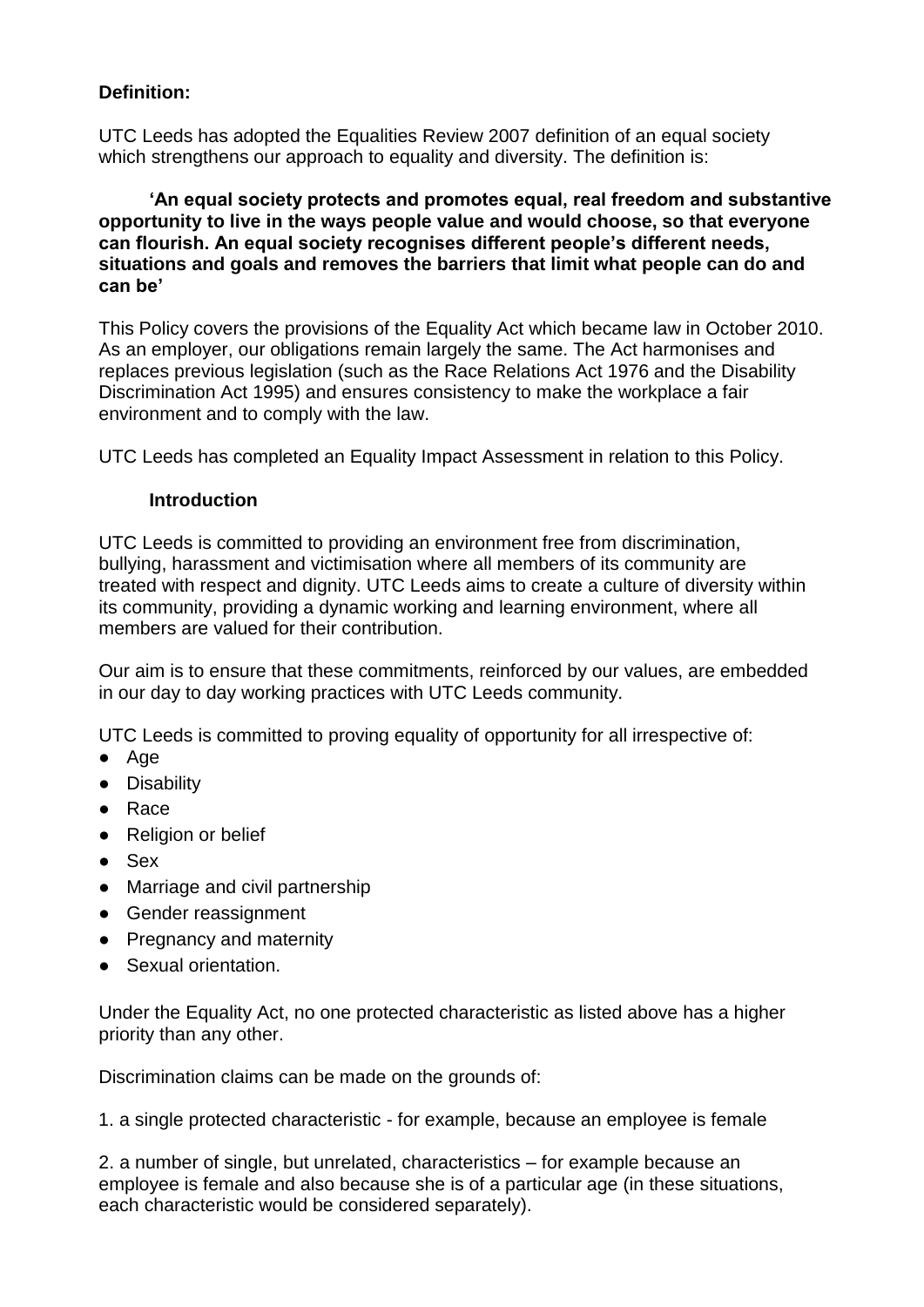Our aims are to promote equality of opportunity for all in line with the Public Sector Equality Duty, in line with Equality Act 2014 (Section 149):

- Complying with its legal obligation
- All our existing and potential service users are treated with dignity and respect
- Our partnership and contract arrangements promote equality of opportunity
- We will work with and between communities to help develop and strengthen relationships
- Our workforce will be reflective of all sections of society
- Ensuring that both existing staff and students, as well as those who seek to apply to work or study with us, are treated fairly and that individuals are judged solely on merit and by reference to their skills, abilities, qualifications, aptitude and potential
- Ensuring that all contractors and service providers operating on behalf of UTC Leeds are aware of this Policy and expected to adhere to it.

## **Direct discrimination**

Direct discrimination occurs when an individual receives less favourable treatment than another person in similar circumstances. This includes discrimination based on factual information, or the perception or assumptions relating to any of the above categories. Examples of direct discrimination include:

- Failure to short-list any BME applicants even though they meet the relevant criteria.
- Refusing a woman a promotion because you are concerned that she might want to take time off to start a family in the future.
- Choosing not to give a female teacher a pay rise because she is pregnant
- Unfavourable treatment of an individual because they are suffering from cancer or are HIV positive.

## **Indirect discrimination**

Indirect discrimination occurs when there's a practice, Policy or rule which applies to everyone in the same way, places a group who share a characteristic at a particular disadvantage. Examples of indirect discrimination include:

- Stipulating that people must speak clear fluent English where the job does not require verbal communication.
- Refusal to consider part time working hours.

#### **Discrimination by association**

Associative discrimination occurs when someone discriminates against someone because they associate with another person who possesses a protected characteristic.

● Unfavourable treatment because a person has homosexual friends or relations or because a person is married to someone of a particular religion.

#### **Genuine occupational requirements**

Indirect discrimination may on rare occasions be justifiable by law if it relates to a specific requirement of a job where race, sexual orientation, religion, belief or gender is a genuine occupational requirement for the job. For example, an advertisement for the post of Head Teacher at a Catholic school could reasonably state that candidates must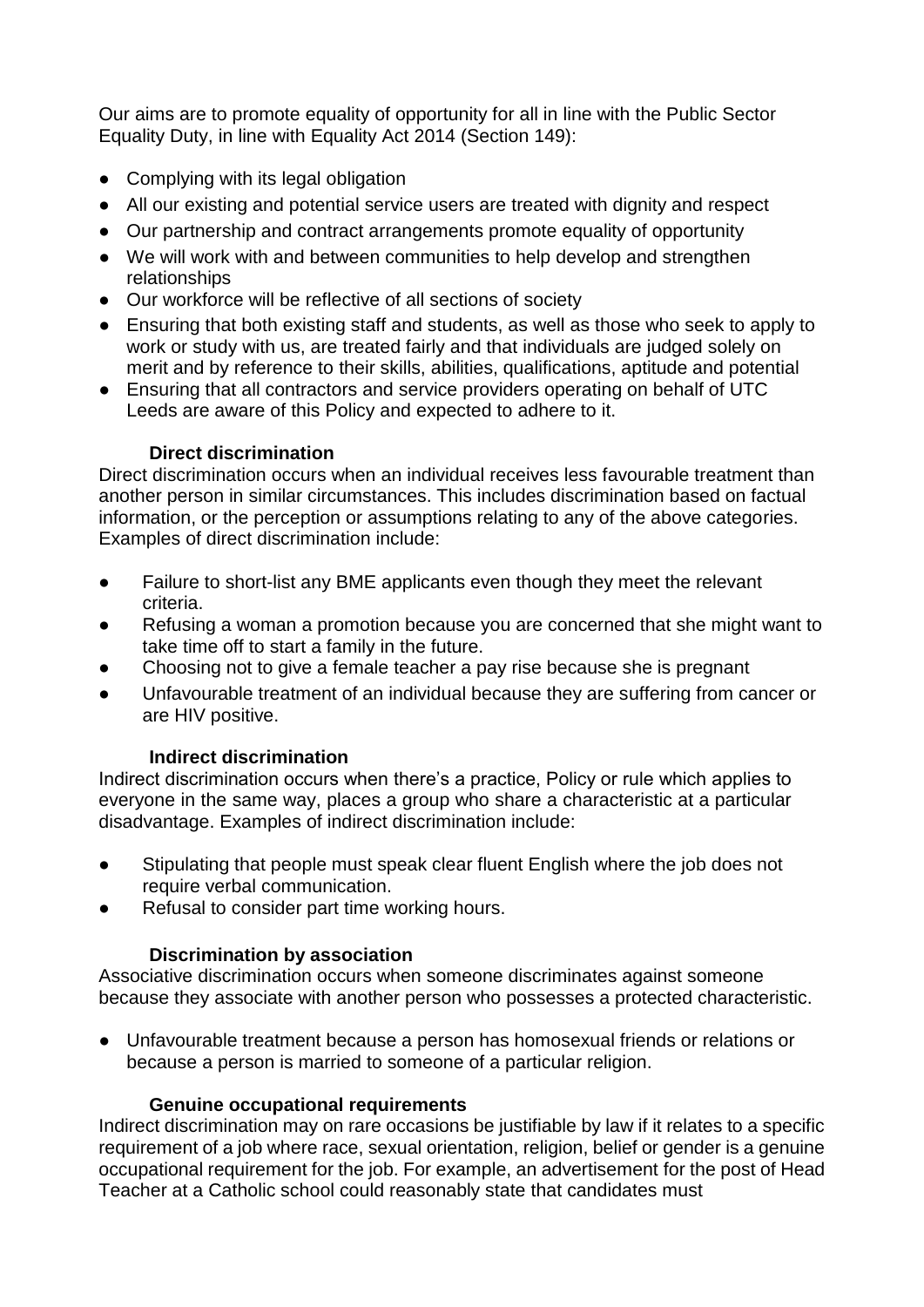be practicing Catholics.

If such a requirement cannot be justified by an organisation, it may be deemed unlawful. An employment tribunal may deem a finding of unlawful discrimination even though an employer has no intention to discriminate.

#### **Application of the Policy Recruitment and Selection**

- Recruitment advertising will encourage applications from all sectors of the community reflecting UTC Leeds's commitment to equality and diversity;
- Recruitment advertising will appear in publications appropriate to the audience capable of producing the best candidates
- Job descriptions, person specifications and recruitment advertisements will be written on the basis of the essential and justifiable requirements of the position;
- Shortlisting, appointment and rejection decisions will be transparent and justifiable and will be supported by written comments.

# **Staff Development**

● All staff will have equal access to induction, personal and career development opportunities and facilities.

## **Appraisal**

- Probation and appraisal procedures will be clear and transparent and will be applied fairly across all staff.
- Pay decisions will be in line with the Pay Policy and decisions made will be applied fairly across all Teaching staff including those on maternity leave..

## **Disciplinary and Grievance**

- Disciplinary and grievance procedures will be applied fairly and transparently for all staff;
- Allegations of discrimination, harassment or inappropriate behaviour will be dealt with under the appropriate disciplinary procedures for staff.

## **Implementation**

The Policy will apply to all staff employed in UTC Leeds.

The Policy will also apply to all Trust Board members, governors, volunteers, contractors, job applicants, student placements, trainees and people holding honorary contracts with UTC Leeds.

In the implementation of this Policy UTC Leeds will aim to:

- develop and promote a culture of equality and diversity throughout UTC Leeds;
- develop and promote a culture of dignity, courtesy and respect;
- support all staff and students, including provision of relevant support relating to age, disability, gender reassignment, marriage and civil partnership, pregnancy and maternity, race, religion and belief, sex and sexual orientation.
- work to prevent all forms of unlawful discrimination;
- deal with all forms of discrimination consistently and effectively;
- ensure that the Equality and Diversity Policy influences and informs the culture of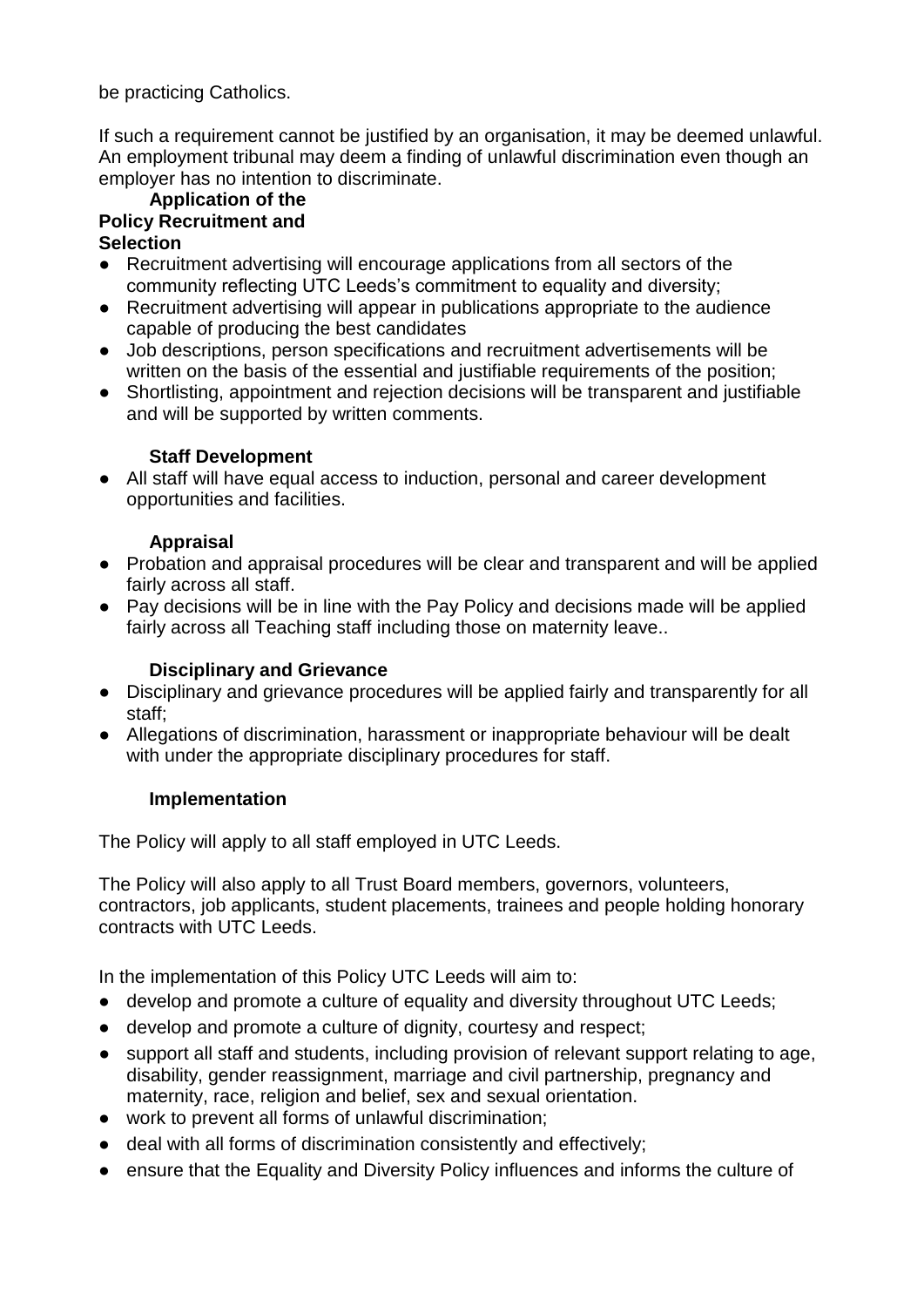UTC Leeds including the employment policies adopted and implemented by UTC Leeds.

# **Roles and Responsibilities**

We all have a right to be treated fairly and with dignity and respect. Everyone has a responsibility for working together to promote a harmonious environment which eliminates discrimination and harassment.

# **Role of UTC Leeds**

- UTC Leeds has responsibility for ensuring all UTC Leeds policies promote and sustain equality and diversity in employment practices and in the provision of the service**.**
- UTC Leeds Board will ensure there are effective policies in place for managing recruitment and selection, appraisal, bullying and harassment and grievances and complaints.

# **Role of HR**

- HR will be responsible for advising UTC Leeds Board, on all aspects of the Policy.
- HR will provide support to Principals where discrimination is alleged, and/or bullying and harassment and grievances and complaints are raised.
- HR will ensure that the Policy is up to date with current legislation and guidance.
- HR will ensure that all other HR Policies are in line with current legislation and guidance.

# **Role of the Principal**

- To promote equality and diversity throughout the college and ensure that colleagues are aware of their responsibilities and expectations with regard to their conduct. They will recognise the need for continuous professional development on issues of equality and diversity.
- To ensure that all customs and practices within the college adhere to the principles stated within this Policy
- To inform HR if they have where discrimination is alleged, and/or bullying and harassment and grievances and complaints are raised.
- To ensure that this Policy is implemented effectively and that any contravention will be dealt with under UTC Leeds's Grievance and Bullying and Harassment Policy, Disciplinary Policy and Complaints Policy as appropriate.
- Ensure staff know how to report discrimination, bullying and harassment and ensuring that reporting incident do not result in victimisation.
- In conjunction with HR to effectively manage and deal promptly with investigating issues relating to potential discrimination including complaints against employees.